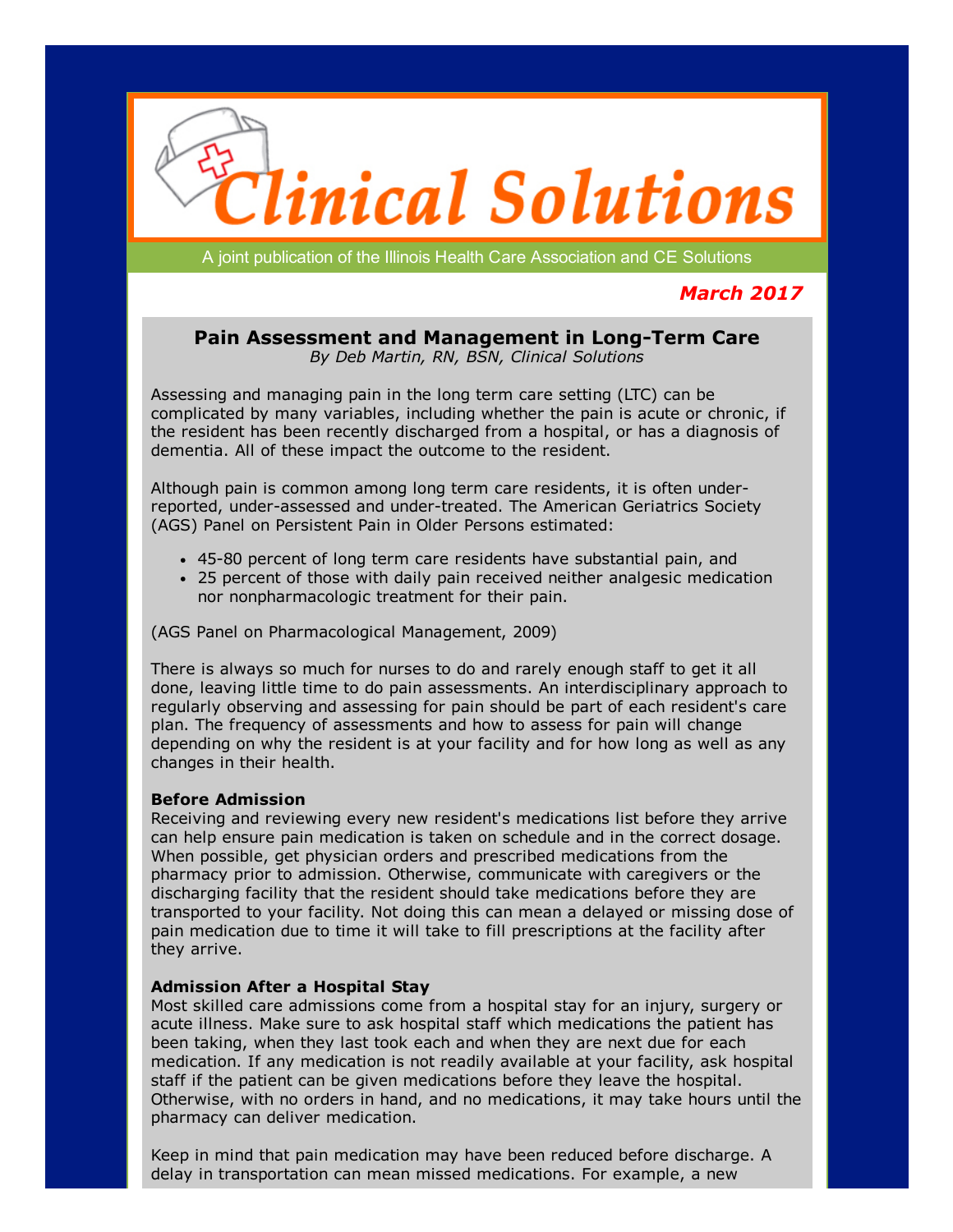resident arriving at 4 p.m. may have been discharged from the hospital at 10 a.m. with pain meds last taken early that morning.

Residents typically arrive with pain that had been managed until discharge. At the hospital, they were used to being frequently seen by a nurse. They likely had regular assessments for pain and should be familiar with describing it.

#### Admission for Short-Term Rehab

New residents admitted for rehab after an injury or illness were used to having their pain medications administered on a schedule. When arriving at a facility for rehab, pain medication is often given p.r.n. Because they have not been used to asking for pain medication, they don't. They may think, "It's fine, I don't want to bother anyone."

Proper pain management can ensure more effective rehab. Monitor and assess these residents to determine how much pain medication they need and when they need it. Time pain medication so they can participate and be effective in therapy. It may be beneficial to get them on a schedule that has them taking the medication before rehab.

While they are in rehab, regular assessments for pain are necessary. Because they are more active in rehab, they could experience more pain issues. As the resident heals and is ready to go home, they may need to be weaned off pain medication.

#### Admission from Home to Assisted Living

New residents arriving after living on their own may have improperly managed pain. Many do not take medications correctly - too much, not enough or not at all. They may have prescriptions from multiple physicians and pharmacies. Some prescriptions may have stopped being effective.

Upon admission, do a medication review, noting any pain medications and the dosages. Do not rely on the new resident to precisely remember what they had been taking. People living on their own often take more medication, including over-the-counter drugs, than can be given in the facility. If guidelines do not allow you to administer the amount and combination of pain medications that they were taking at home, work with the physician and pharmacy to manage their pain.

These new residents may also be unfamiliar with talking about their pain. Using other words can aid residents in describing how they are feeling: burning, aching, soreness, tightness, discomfort or throbbing.

#### Recognition and Assessment of Pain

There is a tendency in the elderly patient to not self-report pain. An accurate pain assessment considers the age of the patient, past medical history and cognitive status. Pain may be both acute and chronic in nature. There may also be multiple sources of pain.

Sources of pain in the elderly can include:

- Degenerative joint disease
- Spinal stenosis
- Fractures
- Pressure ulcers
- Neuropathic pain
- Urinary retention
- Post-stroke syndrome
- Fibromyalgia
- Cancer pain
- Contractures
- Postherpetic neuralgia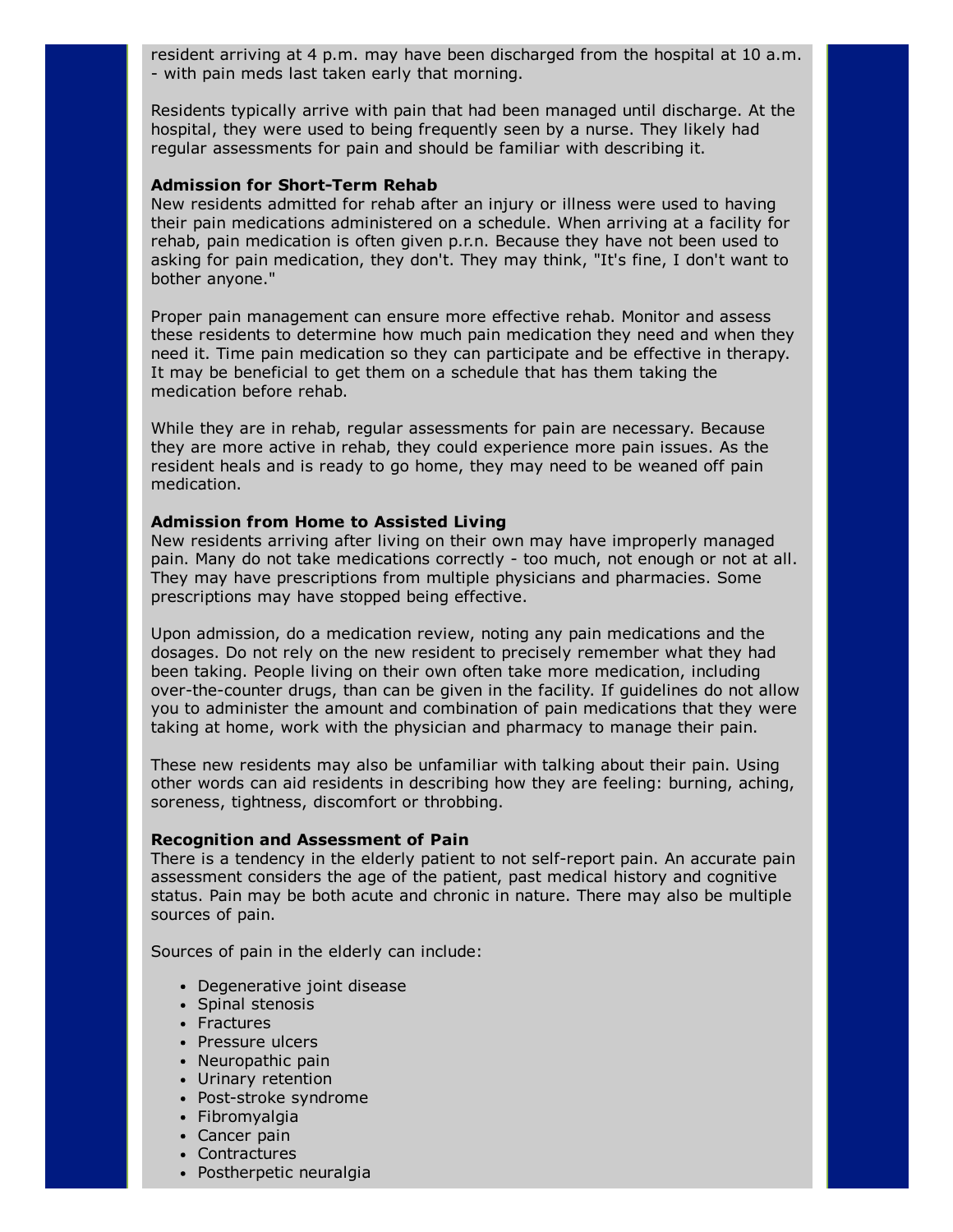- Oral/dental sources
- Constipation
- Improper positioning

## (Shah, n.d.)

There are many simple assessment tools for residents to rate the intensity of their pain. A numeric rating scale (NRS) asks patients to rate pain from 0 (no pain) to 10 (worst possible pain). Another tool is to use visual symbols indicating the degree of pain such as the Wong-Baker FACES® Pain Rating Scale. Using a visual analog scale (VAS) for pain, patients are asked to note their pain intensity - such as placing a line on the scale -- between two verbal descriptors, e.g., no pain and worst possible pain. Then a ruler is used to measure the distance between no pain and the patient's line.

Residents with dementia may be unable to report pain and request pain medication. Dementia also makes it difficult to assess the effectiveness of pain medication.

## Non-Specific Signs and Symptoms of Pain

The key to an effective pain management intervention is to have the entire interdisciplinary team involved in the assessment, monitoring and treatment. All direct care staff must be able to identify indicators of pain. Pay particular attention to the non-specific signs and symptoms that may suggest the presence of pain:

- Bracing, guarding, rubbing
- Change in behavior
- Change in gait
- Decreased activity levels
- Eating or sleeping poorly
- Fidgeting, increasing or recurring restlessness
- Frowning, grimacing, fearful facial expressions, grinding of teeth
- Loss of function
- Resisting certain movements during care
- Sighing, groaning, crying, breathing heavily
- Striking out, increasing or recurring agitation

## (NGC, 2016)

Each resident needs to be observed during rest as well as in activity to assess the level of pain and how it is affecting daily functioning and activity. For example, if a resident suddenly stops participating in activities at the same level, they may be experiencing new pain or pain that is no longer being controlled. A dietary aide may notice that a resident does not eat as well at breakfast or lunch because of pain that is not under control and may distract the resident from eating.

Sleep pattern is another important factor: pain may impact the ability to gain an adequate night of sleep. The presence of anxiety or depression may also be a factor in the pain; chronic pain can be a contributor to both conditions.

### **Treatment**

When pain is confirmed or reported, assess the key characteristics of the pain to get a full assessment: location, intensity, quality, onset, duration and exacerbating and alleviating features. Questions related to alleviating features should include a thorough analgesic history and the effects of past treatments. (Hanks-Bell, 2004)

When considering the appropriate treatment for the diagnosed pain include nonpharmacologic and pharmacologic approaches to pain management. Take the time to fully research the treatment history for effectiveness or need for alternative therapies.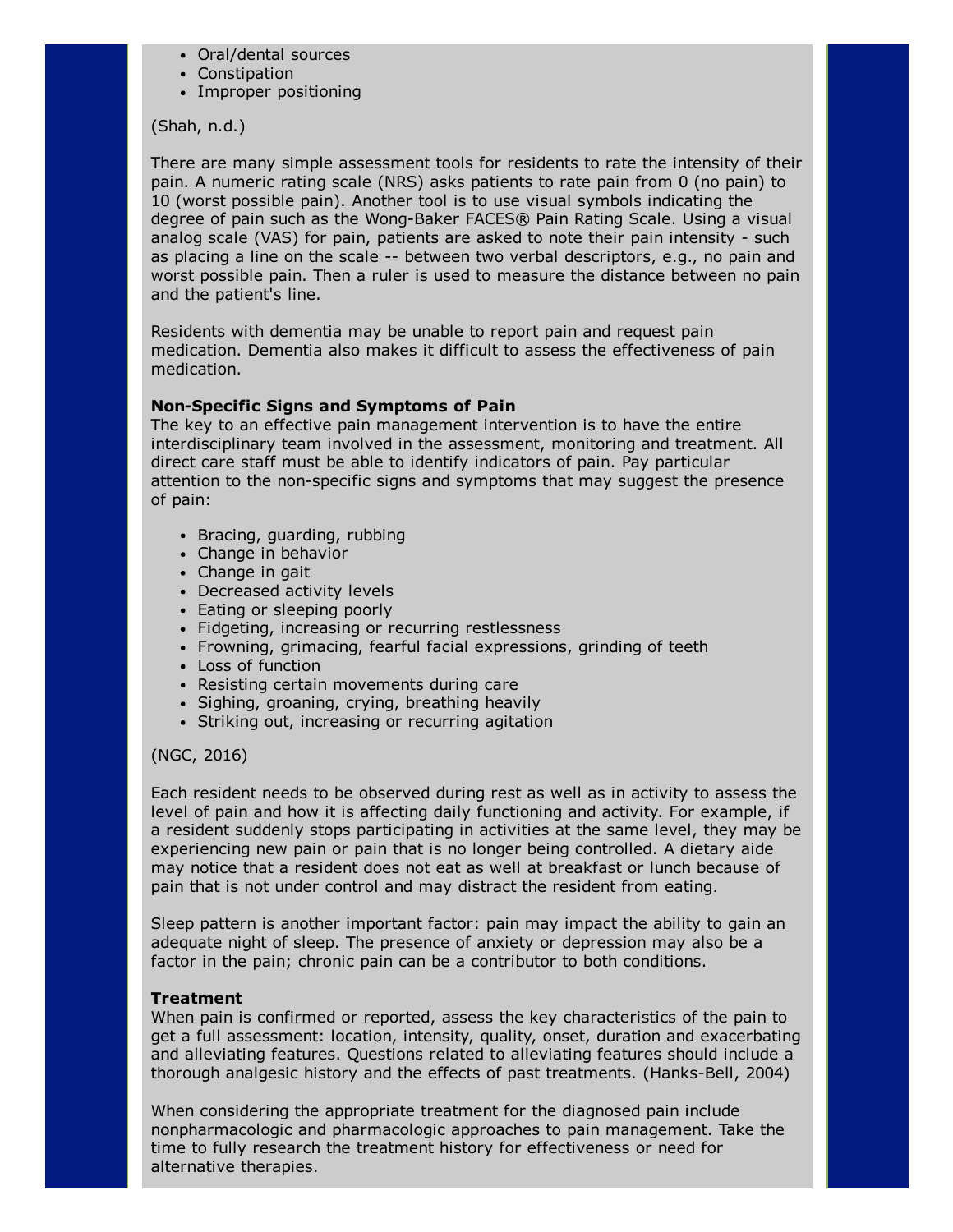Nonpharmacologic interventions include exercise, pain education, heat, cold, massage therapy, physical therapy, occupational therapy, acupuncture, transcutaneous nerve stimulation (TENS), relaxation and distraction.

For example, a study presented in November 2016 by researchers at Hospital for Special Surgery in New York City found that low-impact exercise helped decrease pain. Of the participants -- mostly Chinese women between the ages of 60 and 79 - 84 percent reported less pain after the study's eight-week exercise classes (Motivation to Move Study, 2016). Another study found that an eight-week mindfulness meditation program helped to reduce severe chronic low back pain in older adults (Mindfulness Study, 2016).

Pharmacologic interventions include:

- Non-opioid analgesics, such as acetaminophen, nonsteroidal antiinflammatory drugs (NSAIDs), cyclooxygenase-2 (COX-2) inhibitors and tramadol.
- Opioid analgesics (morphine, oxycodone, hydromorphone, hydrocodone, oxymorphone, tapentadol, methadone, fentanyl patch, non-topical fentanyl formulations)
- Topical analgesics (counterirritants, capsaicin, topical diclofenac, lidocaine patch)
- Medications for neuropathic pain (anticonvulsants, secondary amine tricyclic antidepressants, selective serotonin and norepinephrine reuptake inhibitors) (NGC, 2016)

The effectiveness of any treatment and response must be routinely assessed and documented, including assessment of any adverse consequences.

#### Bibliography

AGS Panel on Pharmacological Management. (2009). Pharmacological Management of Persistent Pain in Older Persons [PDF]. Retrieved February 13, 2017, from The American Geriatrics Society: http://www.americangeriatrics.org/files/documents/2009\_Guideline.pdf

Hanks-Bell, M. H. (2004). Pain Assessment and Management in Aging. Retrieved February 13, 2017, from The Online Journal of Issues in Nursing:

http://www.nursingworld.org/MainMenuCategories/ANAMarketplace/ANAPeriodicals/OJIN/ TableofContents/Volume92004/No3Sept04/ArticlePreviousTopic/PainAssessmentand ManagementinAging.html

Herr, K. A. (2016, December). The Opioid Epidemic and Persistent Pain Management in Older Adults. Retrieved February 18, 2017, from Journal of Gerontological Nursing on Healio: http://www.healio.com/nursing/journals/jgn/2016-12-42-12/%7B1ff512c6-6215-4765bd8b-cb6ea190e11f%7D/the-opioid-epidemic-and-persistent-pain-management-in-olderadults

Kishner, S. (2016, June 16). Pain Assessment. (E. Schraga, Ed.) Retrieved February 13, 2017, from Medscape: http://emedicine.medscape.com/article/1948069-overview

Motivation to Move: Study Finds Mild Exercise Helps Decrease Pain and Improve Activity Level in Older Adults. (2016, November 1). Retrieved February 18, 2017, from Hospital for Special Surgery:

https://www.hss.edu/newsroom\_motivation-to-move-study-finds-mild-exercise-helpsdecrease-pain-and-improve-activity-levels-in-older-adults.asp

NGC. (2016, October 21). Pain management in the long term care setting. Retrieved February 13, 2017, from National Guideline Clearinghouse, Agency for Healthcare Research and Quality, U.S. Department of Health and Human Services https://www.guideline.gov/summaries/summary/45524